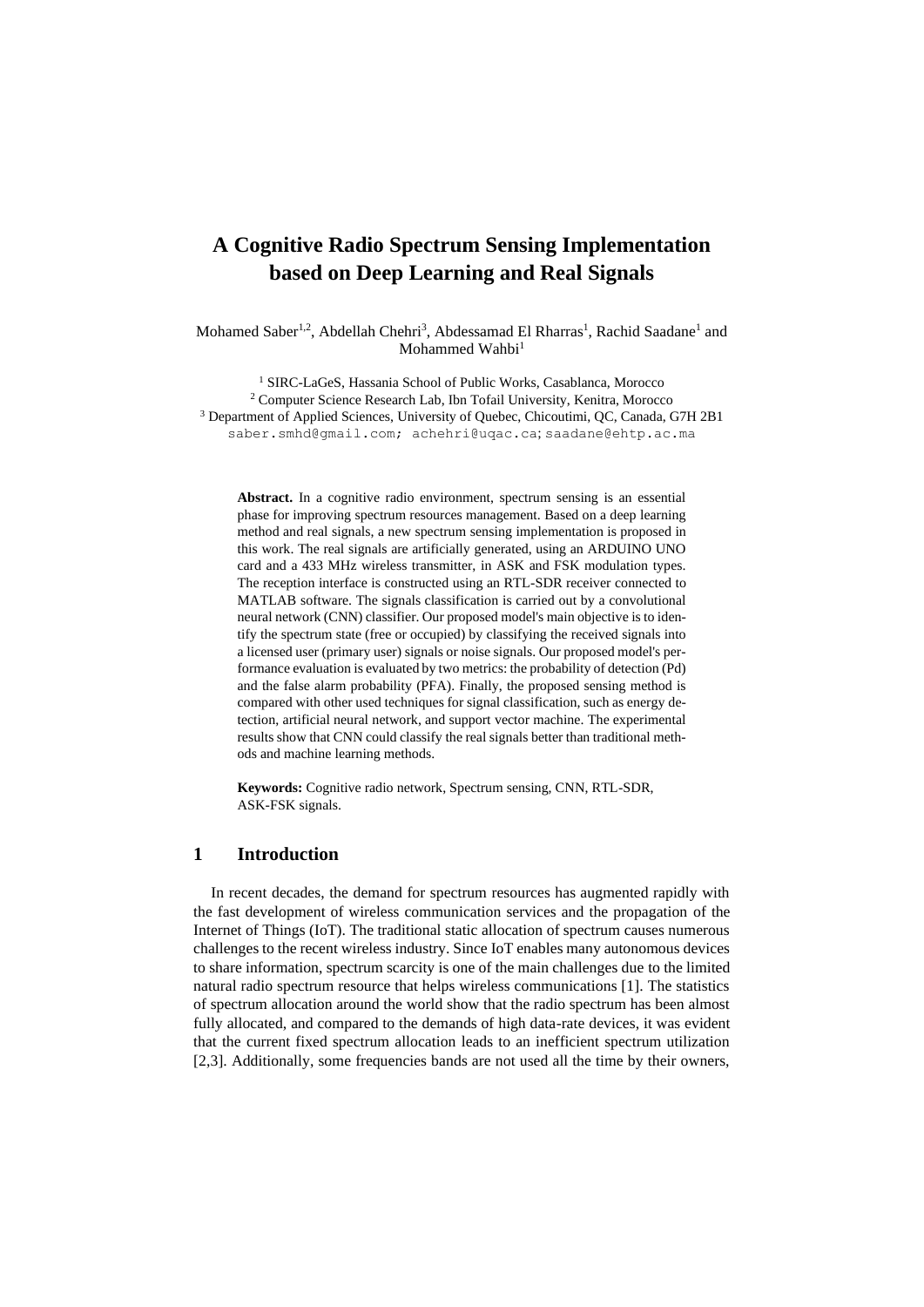and others are highly utilized. The unused frequencies are termed as white spaces or spectrum holes. A spectrum hole is a spectrum band assigned to a licensed user, also known as primary user (PU), but it is momentarily unoccupied by this PU. Therefore, due to this static allocation and user-needs growth, the radio spectrum is inefficiently exploited while a secondary utilization is possible.

The underutilization of the allocated spectrum, a high-efficient spectrum sharing, and access are recommended to exploit the radio spectrum effectively. In this context, Cognitive Radio (CR) Networks is introduced in [4,5] as an emerging paradigm that ensures efficient spectrum allocation to address spectrum scarcity. In CR networks, the unlicensed users, also known as secondary users (SUs), can access the spectrum of authorized users (PUs) if the primary spectrum is idle or simultaneously share PUs long as the PUs services can be completely protected. By doing this, the SUs can gain transmission opportunities without requiring a dedicated spectrum. Therefore, CR is considered as a critical enabling technology for dynamic spectrum access (DSA) [6]. To enable the DSA, a cognitive user (SU) needs to obtain the correct information of the spectrum (Free or Occupied), so that the quality of services (QoS) of the PUs can be guaranteed. Two methods can be adopted by SUs to detect spectrum holes. The first is *the Geolocation Database* that can be used when the PU's activity is regular and highly predictable. The second is *Spectrum Sensing*, in which the SU can carry out spectrum sensing, periodically or consistently, to observe the primary spectrum and detect the spectrum holes. Figure 1 illustrates a typical cognitive cycle for a CR, as introduced by Haykin in [7]. Although enabling DSA with CR is a technical issue that involves multidisciplinary efforts from various research communities, such as signal processing, information theory, communications, computer networking, and machine learning.



**Fig. 1.** Basic cognitive cycle (The figure focuses on three fundamental cognitive tasks).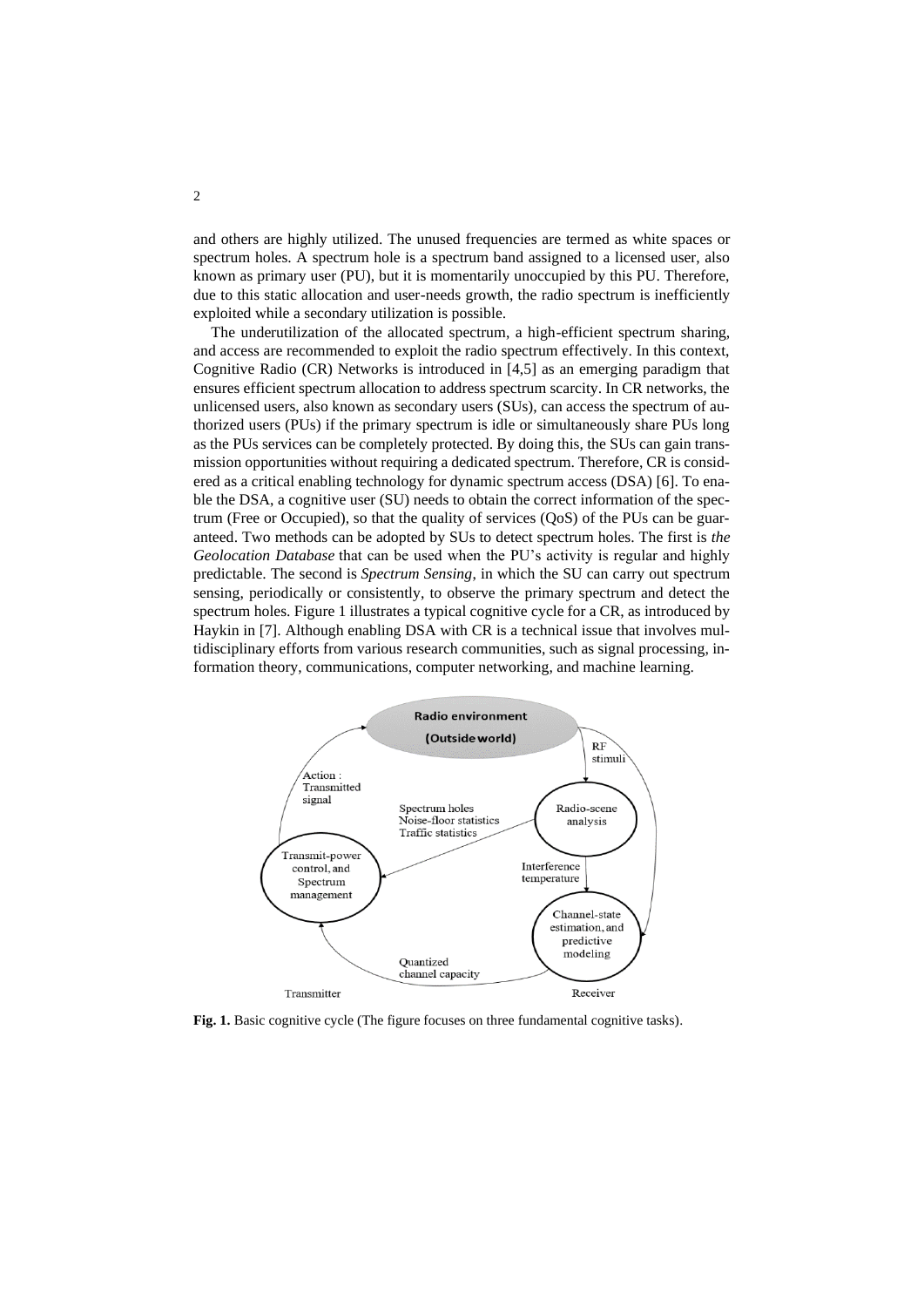As shown in the above figure, the CR cycle's essential phase is spectrum sensing operation (radio-scene analysis). Its objective is to sense the spectrum holes to obtain the band state (free/occupied), and based on this result. Data transmission is adapted to optimize the performance by maximizing the throughput and minimizing the interference. Different spectrum sensing techniques have been discussed in the literature [8,9], such as the cyclostationarity feature detection technique [10], Energy detection techniques [11], and Matched filter detection method [10]. Efficient spectrum sensing can be achieved by adopting strategies that can classify signals, with high accuracy, to PU signals or noise signals. Deep learning has recently gained popularity in signal processing into applications involving signals/time-series data such as voice assistants, digital health, radar, and wireless communications. In our context, we propose a deep learning model for spectrum sensing operation, in which we use real-world signals that represent the PU signals. The evaluated performance of our proposed model is compared with our previous proposed classifiers in [12].

The remainder of this paper is organized as follows. In section II, we describe the proposed system model for spectrum sensing, and we present the generation and acquisition of the used database. Section III gives more detailed descriptions of the system model implementation and presents the results and discussions. Finally, section V concludes the paper.

# **2 System Model**

In this paper, we consider a spectrum sensing model that classifies the received signals from a single antenna (RTL-SDR device) to PU signals or Noise signals. Our proposed platform can operate in a dynamic spectrum access environment to identify the spectrum holes to attain higher spectrum utilization. With Matlab and Python 3 language, we can developpe a deep learning model and build real-world smart signal processing systems. In general, there are four steps involved. The first step in building a deep learning model is to access and manage the data. Using Matlab, we can acquire signals from a variety of hardware devices. We can also generate synthetic data via simulation or use data augmentation techniques. We proposed a model that transmits real ASK/FSK signals by using the Arduino Uno card and the 433 MHz transmitter. The transmitted signals are collected by an RTL-SDR device connected to the Matlab environment. The received signals are processed as features and fed into a CNN classifier developed in Python language to decide the PU availability.

Once the data is collected and ready, we interpret the signal data and label it. We visualize and analyze the received signals with attribute regions. We use the domainspecific tools to label all our signals to prepare our data for training. There are two main approaches to performing deep learning on signals. The first approach involves converting signals into time-frequency representations and training custom convolutional neural networks to extract patterns directly from these representations. A time-frequency presentation is a view of a signal represented over both time and frequency. More specifically, it describes how spectral components in signals evolve as a function of time [13]. This approach enhances the patterns that may not be visible in the original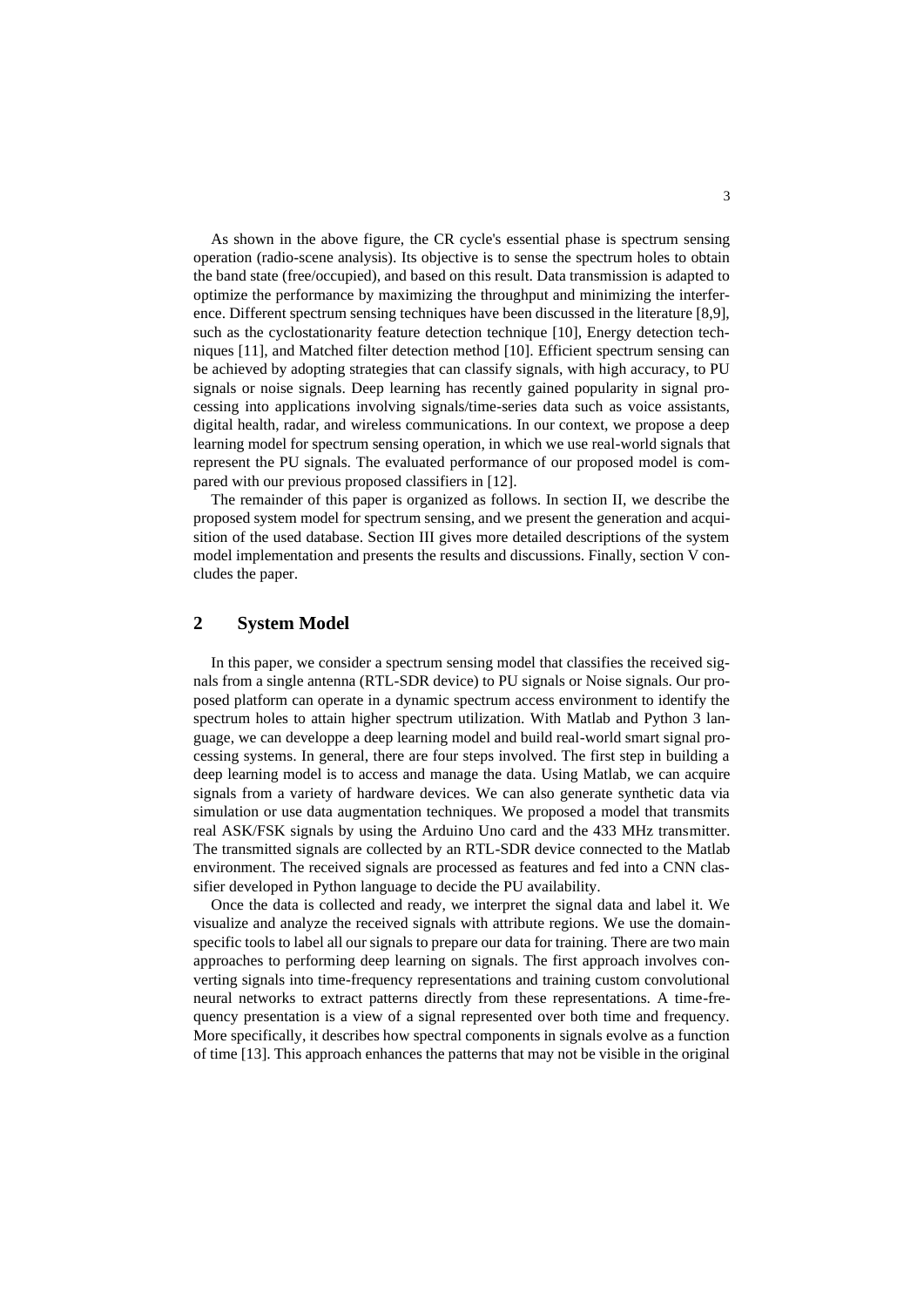signal. There are various techniques generating time-frequency representation from signals and saving it as images, including spectrogram, continuous wavelet transforms (or scalograms), and constant Q transforms.

The second approach involves feeding signals directly into deep networks, such as Long Short-Term Memory (LSTM) networks. To make the deep network learn the patterns more quickly, a reduction of the signal dimensionality and variability is needed in this approach. We have two options, we can manually identify and extract features from signals, or we can automatically extract features using invariant scattering convolutional networks, which provide low variance representations without losing critical information. We adopt the first approach for our signals in our work, and we follow the described steps in Figure 2 for training and testing the proposed deep network.

#### **2.1 Database Generation**

Deep learning is a part of machine learning methods that, based on artificial neural networks, enables computers to learn from experience and understand the world in terms of a hierarchy of concepts. Generally, learning can be supervised, semi-supervised, or unsupervised [14,15]. In our context, we have supervised learning. Supervised learning methods are generally composed of two main phases: training/learning and classification. To make our work more independent and realistic, we will create our signals data. For these reasons, we have constructed a real signal-emitter by using an Arduino Uno card and a 433 MHz wireless device that transmits signals in ASK/FSK modulation type.

The *Arduino Uno* is a microcontroller board [16] used to construct and program electronics projects. It is flexible, inexpensive, and can present a diversity of digital and analog inputs. Arduino Uno, enabled by a software program (Simplified C++), can send and receive information to most devices, in our case, the 433 MHz ASK/FSK, and even though the internet to control the specific electronic devices. The 433 MHz ASK/FSK is an electronic module that operates at 434 MHz to transmit radio signals. It is commonly used in wireless data transfer applications such as mobile robots and remote control. It receives programmed serial data from a specific platform and transmits it wirelessly over the radio frequency via its antenna connected at pin4 of the Arduino  $\overline{U}$ no.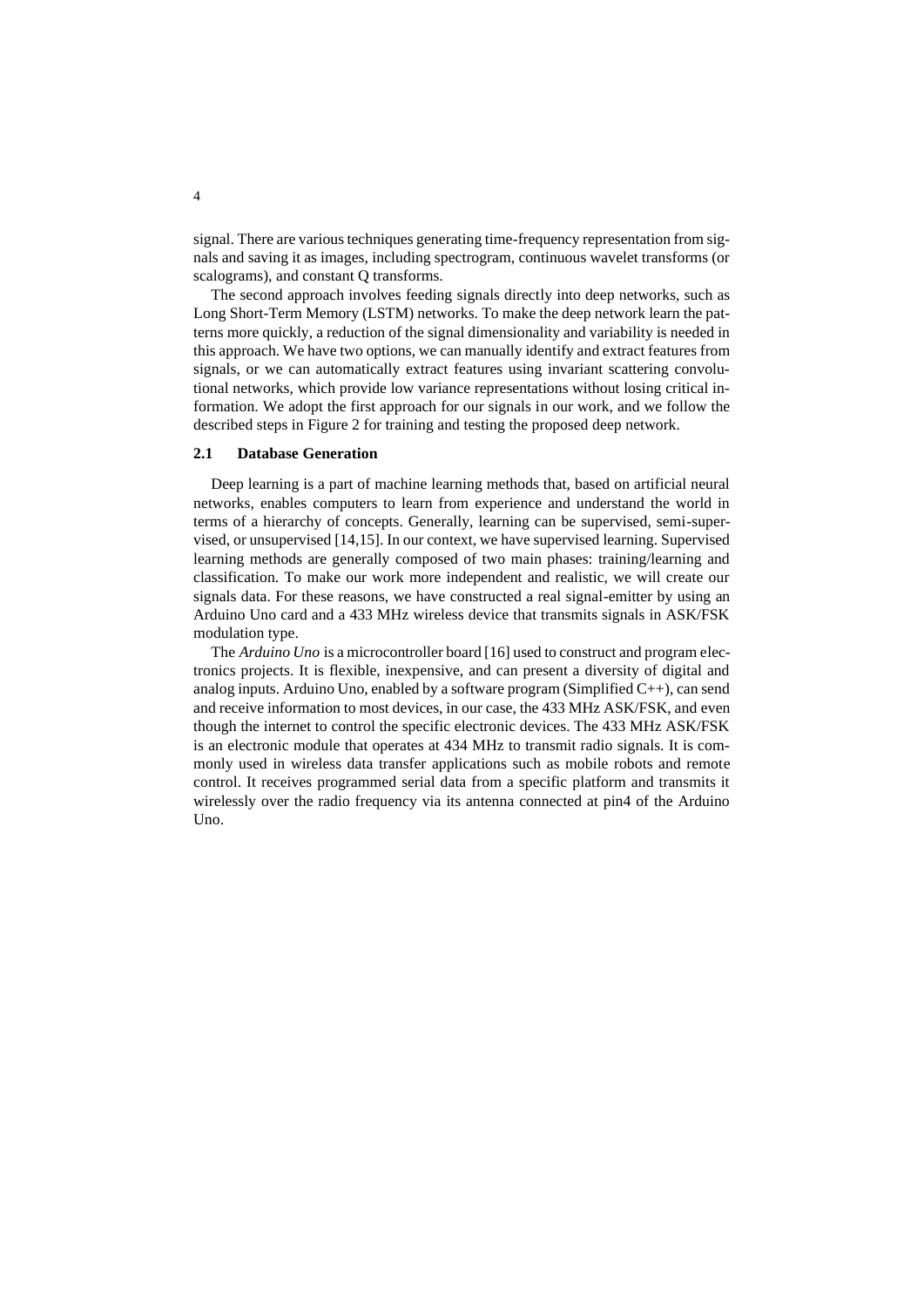

**Fig. 2.** The proposed model.

### **2.2 Database acquisition**

Spectrum sensing is based on a famous technique called signal detection, which allow us to determine whether a given frequency band is being used. In our work, we consider an SU spectrum sensor with 1 antenna (represented by the RTL-SDR in Figure 2). Mathematically, signal detection can be reduced to a simple identification problem, formalized as a hypothesis test  $[17,18]$ . There are two hypotheses:  $H_0$ , the PU is inactive; and H1, the PU is active. The received signal at the antenna is given by:

$$
y(k) = \begin{cases} n(k) & H_0 \\ s(k) + n(k) & H_1 \end{cases}
$$
 (1)

Where  $y(k)$  is the sample, the detected signal in the licensed channel, to be analyzed at each instant  $k$ , and  $n(k)$  is the received noise plus possible interference (not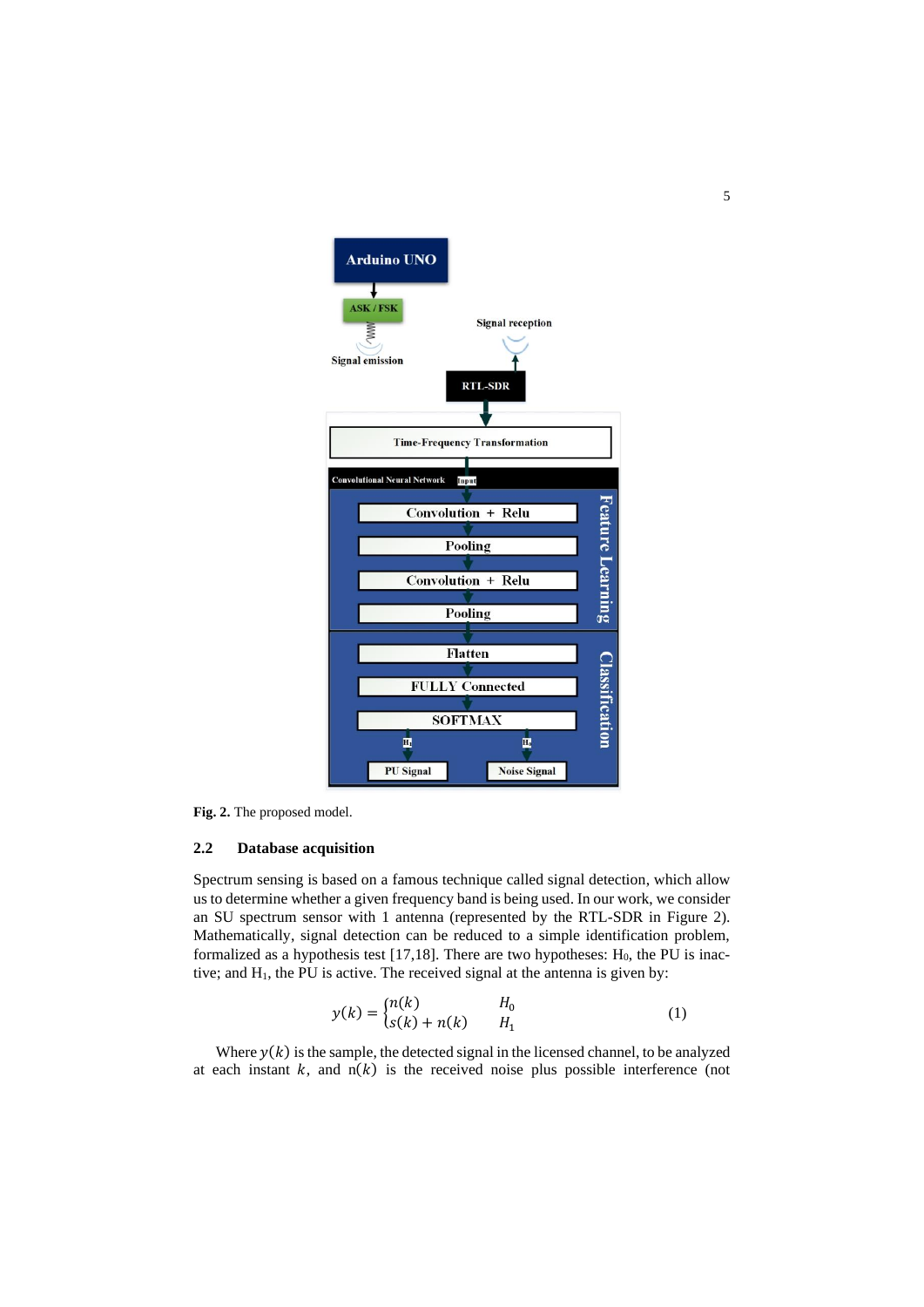necessarily white Gaussian noise) of variance  $\sigma^2$ . At hypothesis  $H_1$ ,  $s(k)$  represents the signal that the network wants to detect, which is the transmitted signal through the wireless channel. Generally, the receiver reconstructs the message sent from the captured signal by the inverted processing operations done on transmission. Those processes can be performed using a single RTL-SDR hardware and MATLAB software. RTL-SDR or Software Defined Radio is a radio communication system, wherein the traditional hardware components (e.g. mixers, filters, amplifiers, modulators/demodulators, detectors, etc.) are instead implemented by means of software on an embedded system [19]- [27]. RTL-SDR is capable of receiving any signal in its frequency range. This range varies depending on the type of device used. In this work, the used dongle has a frequency capability of approximately 25MHz-1750MHz. The RTL-SDR software provides the same functions of a traditional receiver: Selection of the desired frequency and bandwidth, Demodulation of the received signal and Interference suppression (Noise blanker). Figure 3 shows the block diagram of the different processing stages of an RTL-SDR dongle.



**Fig. 3.** Synoptic diagram of SDR card.

## **3 Implementation and results**

#### **3.1 Description of the used Data**

In the proposed sensing model, the used database is collected in the SIRC/LAGES laboratory of HASSANIA school of public works, for different distances between the transmitter and the receiver. It consists of 2000 ASK/FSK signals. Table 1 shows how we have organized the used database in the learning phase and test phase.

**Table 1.** THE USED DATA-BASE IN LEARNING AND TESTING PHASES

| Signal         | Learning phase | Test phase |
|----------------|----------------|------------|
| Primary signal | 600            | 500        |
| Noise signal   | 400            | 500        |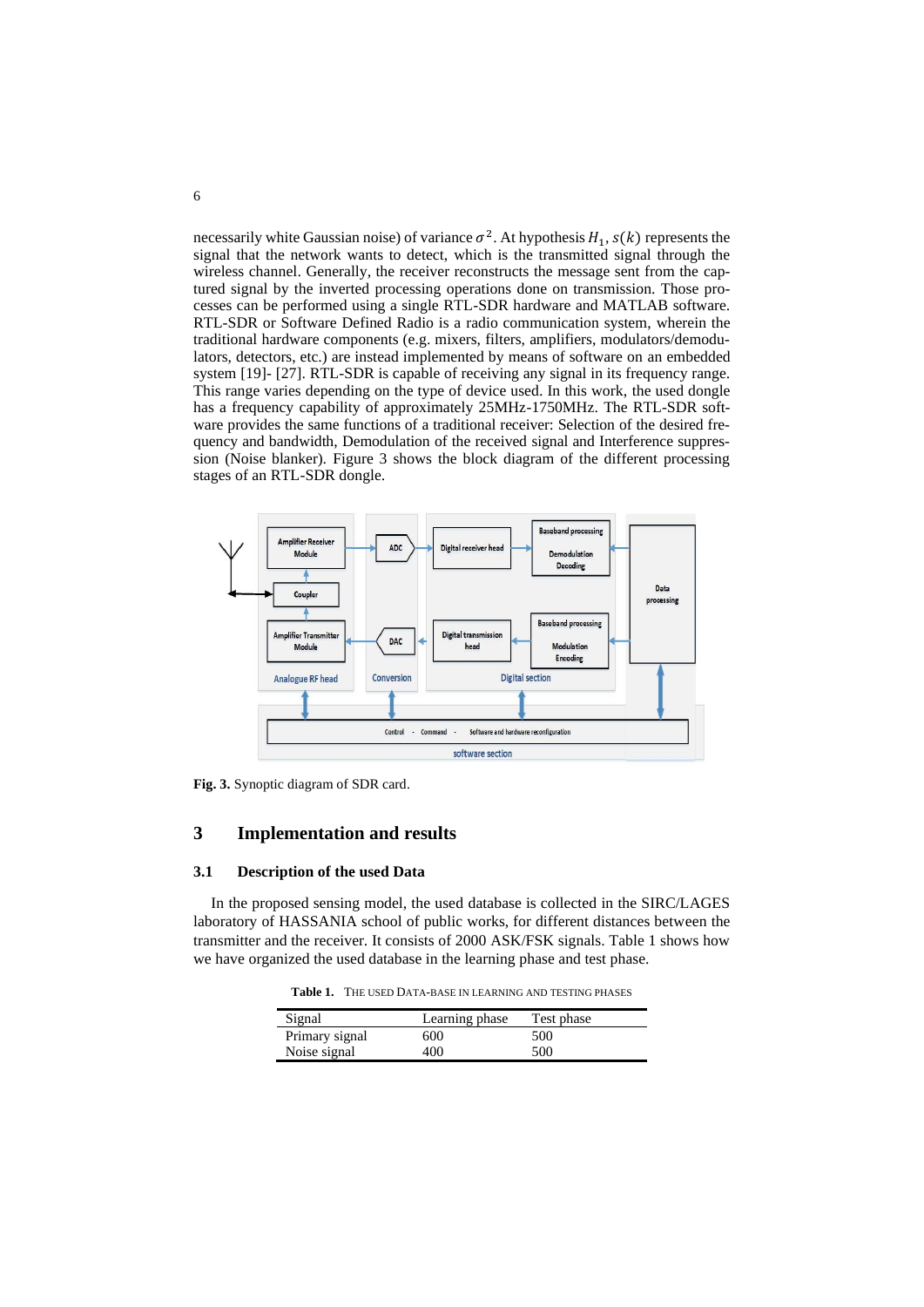This data is generated for several distances between the sender and the receiver because SUs which are close to the PU (e.g., SU1 and SU2 in Figure. 4) are probably can detect the PU presence more reliably than SUs which are far away from the PU (e.g., SU3 in Figure 4). Moreover, SUs close to each other (SU1 and SU2 in Figure 4) are likely to report the same sensing results.



**Fig. 4.** The effect of distance on spectrum sensing results

#### **3.2 Performance evaluation**

As previously mentioned,  $H_0$  and  $H_1$  are the sensed states for absence and presence of signal, respectively. Therefore, as presented in figure 5, we can define four possible scenarios in detecting a signal. The first is declaring  $H_0$  when  $H_0$  is true  $(H_0/H_0)$ , the second is declaring  $H_1$  when  $H_1$  is true  $(H_1/H_1)$ , the third is declaring  $H_0$  when  $H_1$  is true  $(H_0/H_1)$ , and the fourth is declaring  $H_1$  when  $H_0$  is true  $(H_1/H_0)$ .



**Fig. 5.** Hypothesis test and possible scenarios with their corresponding probabilities.

The first and the second scenarios are known as a correct detection of a PU signal and a spectrum hale, respectively. Whereas scenarios 3 and 4 are known as a missed detection and a false alarm, respectively. The performances of our proposed spectrum sensing model are characterized by: the probability of detection  $P_d$  and the false alarm probability  $P_{fa}$ .

 $P_d$ : The probability of detecting the PU as being present when the PU is truly present (the band is occupied  $H_1$ ). It is desirable to keep the detection rate as high as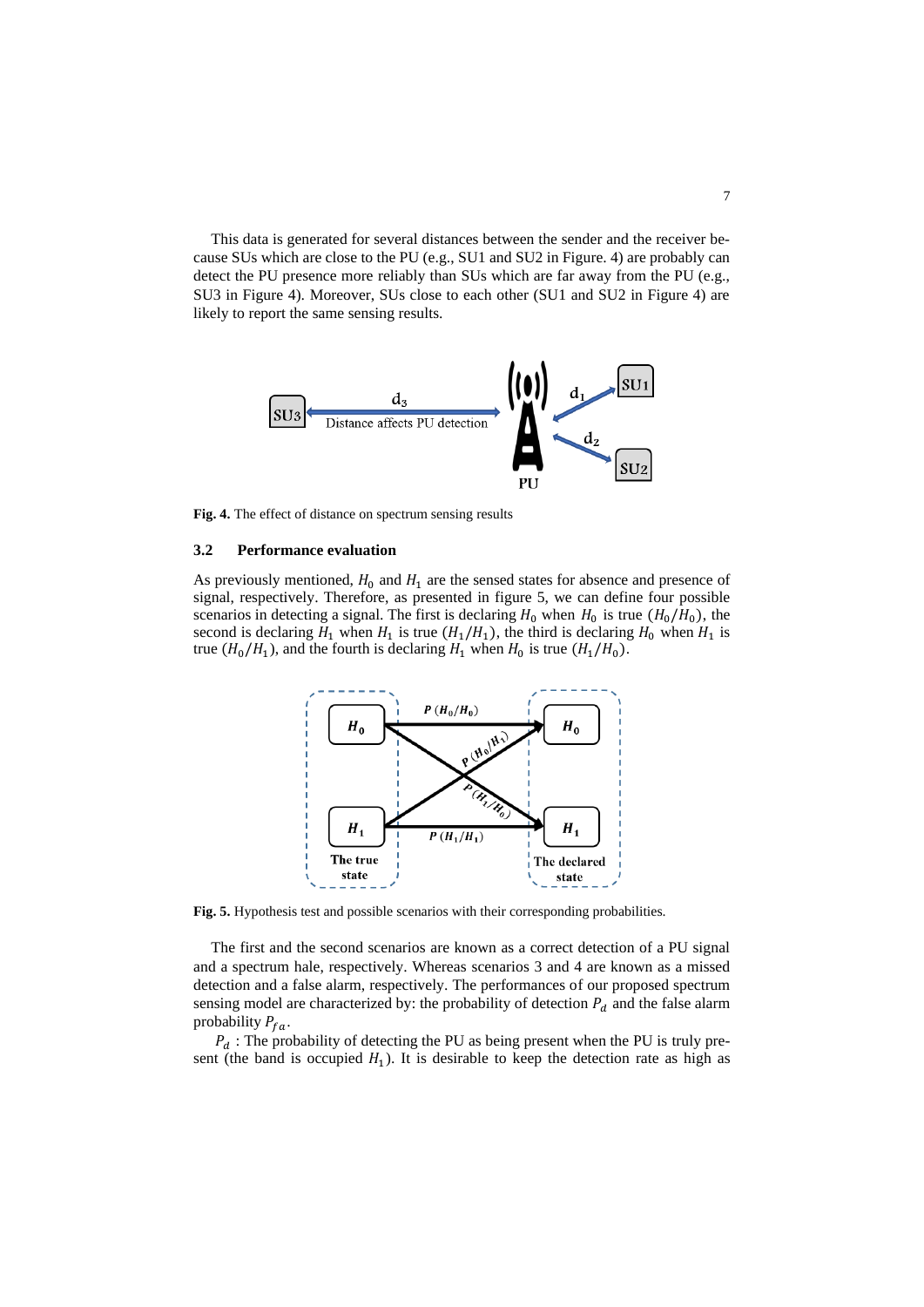possible for spectrum sensing, since low  $P_d$  value (Failed detection) causes interference with the PU. We calculated  $P_d$  by (2):

$$
P_d = P \ (decision \ H_1/H_1) = \frac{Nc}{N} \times 100 \tag{2}
$$

 $P_{fa}$ : the probability of detecting the PU as being present (the band is occupied H<sub>1</sub>) when the PU is actually absent (the band is not occupied  $H_0$ ). It is desirable to keep the false alarm rate as low as possible for spectrum sensing, since high  $P_{fa}$  value (Failed detection) reduces the efficiency of spectrum use. We calculated  $P_{fa}$  by (3):

$$
P_{fa} = P (decision H_1/H_0) = \frac{Ne}{N} \times 100
$$
 (3)

Where:

 $N_c$ : The number of times in which the PU presence is declared, while hypothesis  $H_1$ ;  $N_e$ : The number of times in which the PU signal is detected, while hypothesis  $H_0$ ; N: The number of all captured signals.

#### **3.3 Results**

The data acquirement part is implemented in MATLAB 9.4.0 (R2018a) for a 64-bit computer with core i5 processor, clock speed 2.4 GHz, and 8 GB RAM. The used energy detector is described in our previous work [12], whereas, for ANN, SVM and DNN detectors are implemented in python 3. For SVM detector, the used parameters are: C=1.0, break ties=False, cache size=200, class weight=None, coef0=0.0, decision\_function\_shape='ovr', degree=3, gamma='scale', kernel='rbf', max\_iter=-1, probability=False, random\_state=None, shrinking=True, tol=0.001, verbose=False. While, the used parameters for the ANN detector are: activation='relu', alpha=1e-05, batch\_size='auto', beta\_1=0.9,beta\_2=0.999, early\_stopping=False, epsilon=1e-08, hidden\_layer\_sizes=(6,2), learning\_rate= 'constant', learning\_rate\_init=0.001, max\_fun=15000, max\_iter=200, momentum= 0.9, n\_iter\_no\_change=10, nesterovs momentum=True, power t=0.5, random state=1, shuffle=True, solver= 'lbfgs', tol=0.0001, validation fraction=0.1, verbose=False, warm\_start=False.

For the deep learning-based detector, we have used a fully-connected network structure with three layers. Due to the high performance that can achieve, we have used the rectified linear unit activation function, referred to as ReLU, on the first two layers. While, the Sigmoid function in the output layer to ensure our network output is between 0 and 1, where 0 for H0 and 1 for H1. The first hidden layer has 1024 nodes, uses the relu activation function, and expects rows of data with 1024 variables (the input\_dim=1024 argument). The second hidden layer has 8 nodes and uses the relu activation function. The output layer has one node and uses the sigmoid activation function. Table II shows the comparison between the obtained results by the proposed detection techniques.

In a radio channel, the received signal at CR devices is processed as a feature vector and fed into a classifier to decide the channel availability. The classifier categorizes each processed signal into either one of the two classes, namely, H0: the "channel available class" and H1 the "channel unavailable class". The obtained values of  $P_d$  and  $P_{fa}$ are shown in table II.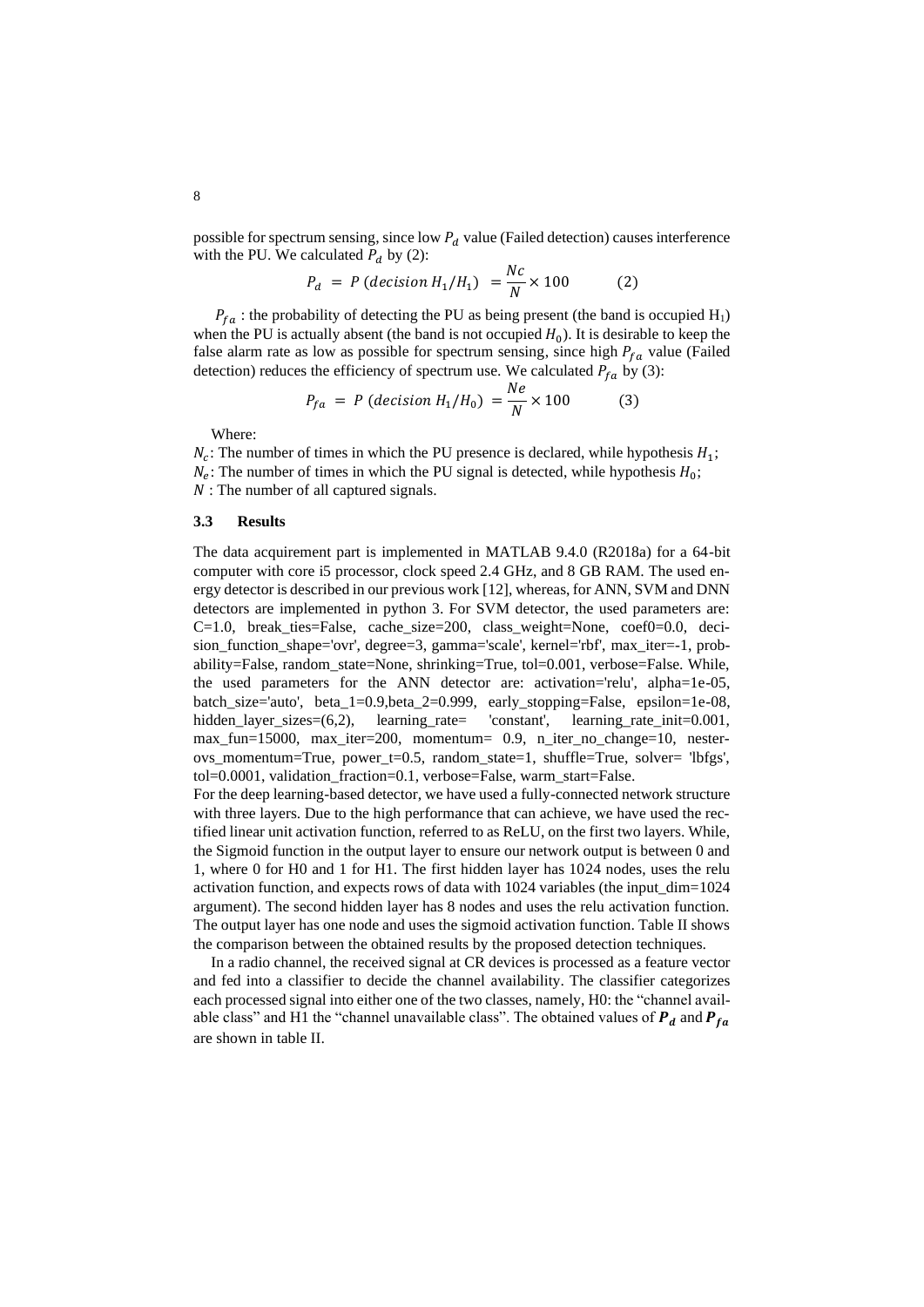| Detection technique | $P_d$ | $P_{fa}$ | The classifier accuracy<br>$(\% )$ |
|---------------------|-------|----------|------------------------------------|
| ED                  | 0,961 | 0,0120   |                                    |
| <b>ANN</b>          | 0.986 | 0.0011   | 96,7                               |
| <b>SVM</b>          | 0.977 | 0.0011   | 95,7                               |
| <b>CNN</b>          | 0.994 | 0.0023   | 100                                |

**Table 2.** PERFORMANCE EVALUATION OF THE PROPOSED SENSING TECHNIQUES.

#### **3.4 Discussion**

The obtained results manifest the capability of the proposed classifiers in detecting the PU presence. As we can see, the artificial intelligent-based techniques are significantly outperforming the traditional methods (ED) on spectrum sensing. Therefore, we can obtain the spectrum state with high efficiency with machine learning and deep learning techniques. Compared to all other classifiers, the supervised CNN classifier performs well in terms of the detection probability. Its higher detection efficiency compensates for the computational complexity of this classifier. Moreover, the proposed deep learning classifier shows the most elevated and perfect sensing accuracy. This sensing accuracy is crucial in the protection of primary users and the detection of spectrum holes.

The plot of our proposed deep learning classifier's accuracy history is represented in Figure 6. From the classification accuracy plot, we can see that the model achieves high accuracy in a low number of epochs. On the other hand, figure 7 shows the classification loss curve for the training and the testing. The obtained results show that the proposed classifier improves radio signal classification accuracy and efficiency compared with other methods, including energy detection, ANN, and SVM.

In the future we will evaluate the cognitive radio for Vehicular Ad hoc Networks (CRVs or CR-VANETs). The CR-VANETS is a new trend in the automotive market. Recent and future vehicles will offer functionalities for the transmission of intra-vehicular commands and dynamic access to wireless services, while the car is in transit [28]- [29].

### **4 Conclusions**

In this paper, we used a deep learning model for spectrum sensing in cognitive radio networks. The proposed model allows us to identify the spectrum state by classifying the captured signals into PU signals or Noise signals. Therefore, a simplified spectrum sensing implementation has been proposed based on real signals generated by an Arduino Uno card and 433 MHz Wireless transmitter. Then, the transmitted signals are detected in MATLAB software by RTL-SDR dongle using the deep learning model. The system performance is evaluated by two metrics, the probability of detection and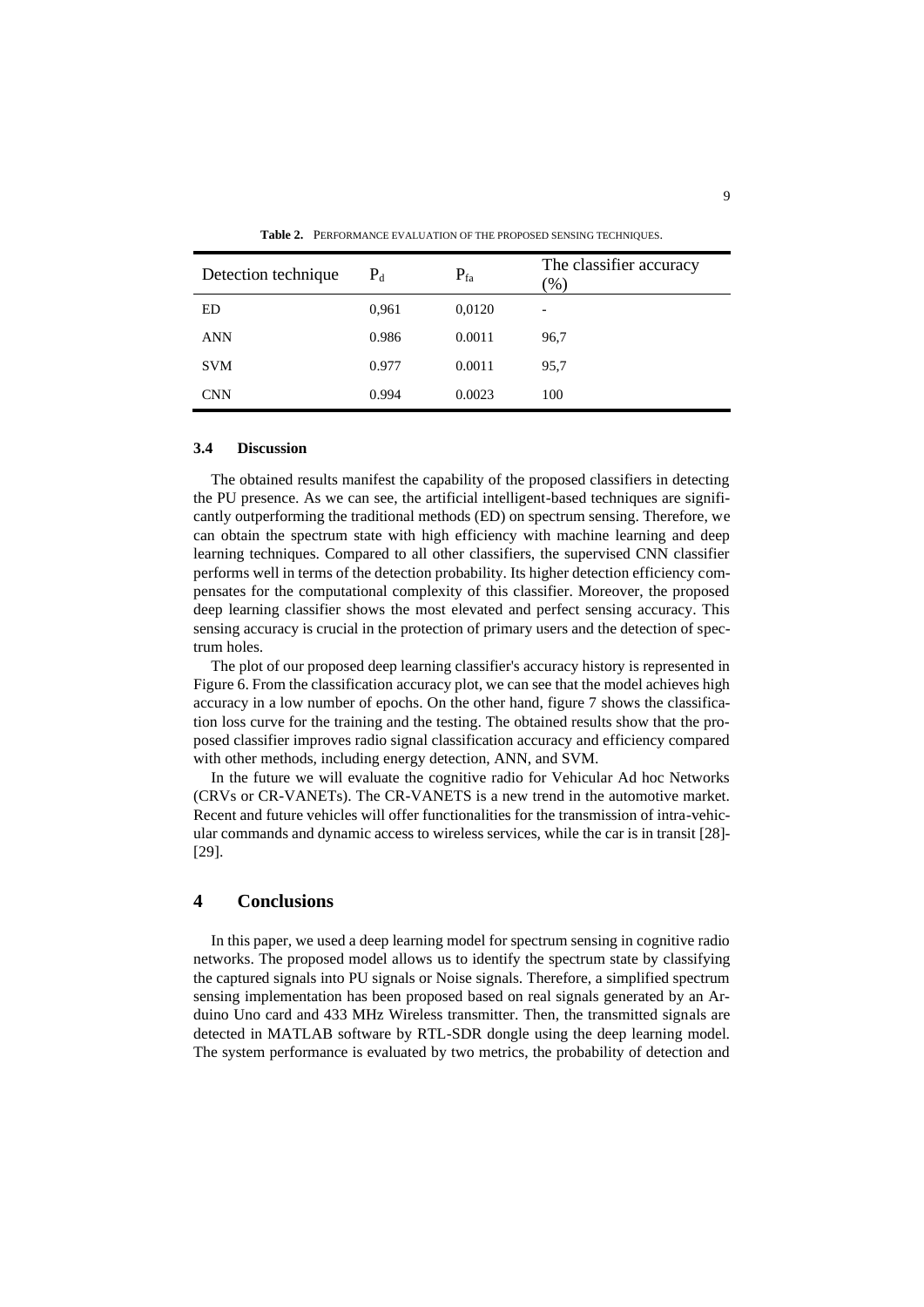the probability of false alarm. Then, the obtained results are compared with three other techniques, such as energy detection (ED), artificial neural networks (ANN), and support vector machine (SVM). The experimental results showed that the deep learning model using a convolutional neural network (CNN) possessed better classification accuracy and faster training speed than other methods, including ED, ANN, and SVM.



**Fig. 6.** Model accuracy in the training and testing phases.



**Fig. 7.** Model loss in the training and testing phases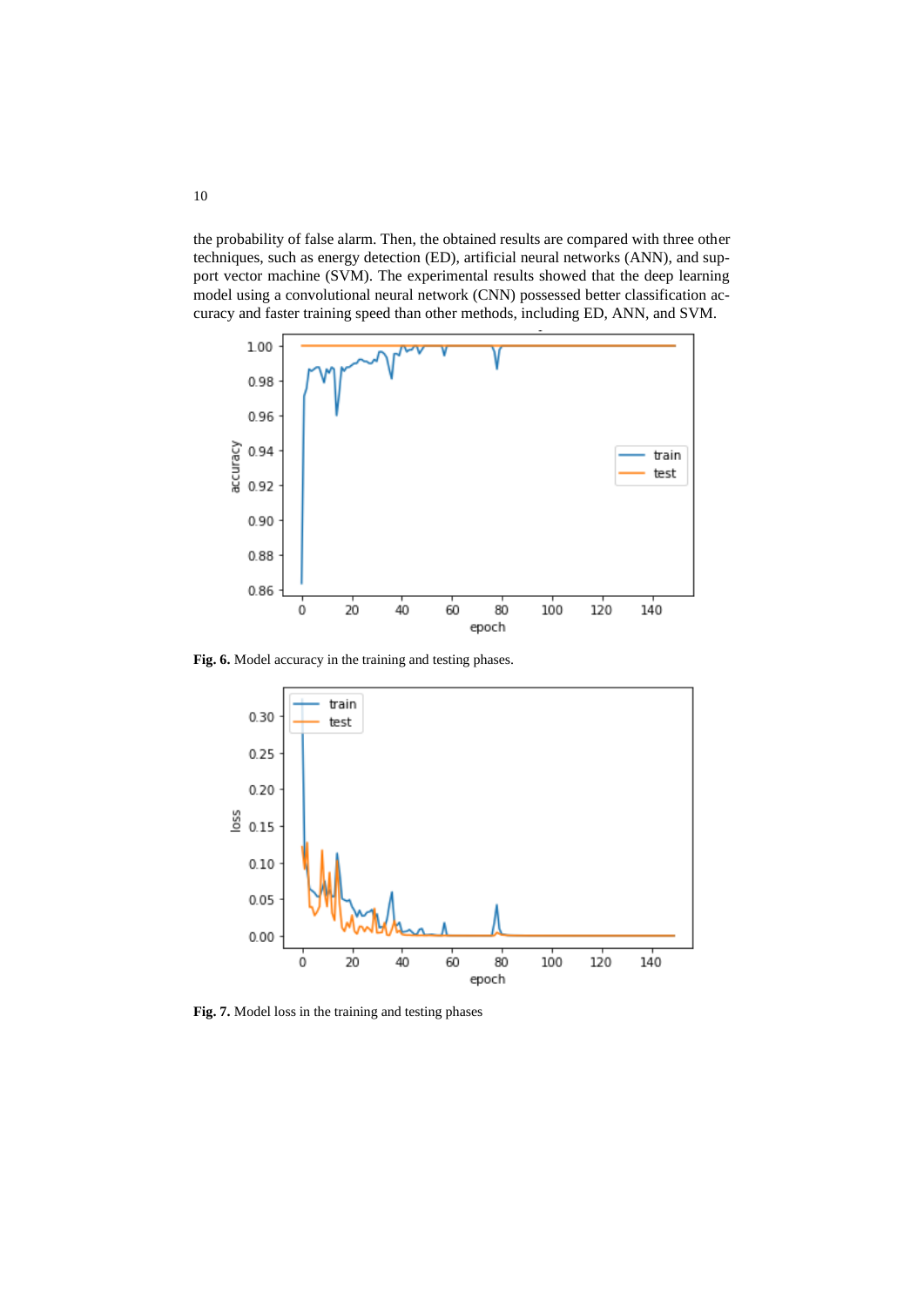## **References**

- 1. Identification and quantification of key socio-economic data to support strategic planning for the introduction of 5G in Europe-SMART, 2014/0008. Technical report, European Union (2016)
- 2. FCC Spectrum Policy Task Force, "Report of the spectrum efficiency working group," Nov. 2002. [Online]. available[: http://www.fcc.gov/sptf/reports.html](http://www.fcc.gov/sptf/reports.html)
- 3. Kolodzy, Paul, et al. Next generation communications: Kickoff meeting. In : Proc. DARPA. 2001.
- 4. J. Mitola and G. Q. Maguire, "Cognitive radio: making software radios more personal," IEEE personal communications, vol. 6, no. 4, pp. 13-18, 1999
- 5. J. Mitola Iii, "Cognitive radio for flexible mobile multimedia communications," Mobile Networks and Applications, vol. 6, no. 5, pp. 435-441, 2001
- 6. Akyildiz, Ian F., Lee, Won-Yeol, Vuran, Mehmet C., et al. A survey on spectrum management in cognitive radio networks. IEEE Comm. Magazine, 2008, vol. 46, no 4, p. 40-48.
- 7. S. Haykin, "Cognitive radio: brain-empowered wireless communications," IEEE journal on selected areas in communications, vol. 23, no. 2, pp. 201-220, 2005
- 8. T. Yucek and H. Arslan, "A survey of spectrum sensing algorithms for cognitive radio applications," IEEE communications surveys & tutorials, vol. 11, no. 1, pp. 116-130, 2009.
- 9. Elrharras, A., Saadane, R., Wahbi, M., et al. Signal detection and automatic modulation classification-based spectrum sensing using PCA-ANN with real word signals. Applied Mathematical Sciences, 2014, vol. 8, no 160, p. 7959-7977.
- 10. D. Cabric, S. M. Mishra, and R. W. Brodersen, "Implementation issues in spectrum sensing for cognitive radios," in Signals, systems and computers, 2004.
- 11. F. F. Digham, M.-S. Alouini, and M. K. Simon, "On the energy detection of unknown signals over fading channels," in Communications, 2003. ICC'03.
- 12. Saber, M, El Rharras, A, Saadane, R Et Al. Artificial Neural Networks, Support Vector Machine and Energy Detection for Spectrum Sensing based on Real Signals. International Journal of Communication Networks and Information Security, 2019, vol. 11, no 1, p. 52-60.
- 13. Sejdić, Ervin, Djurović, Igor, Et Jiang, Jin. Time–frequency feature representation using energy concentration: An overview of recent advances. Digital signal processing, 2009, vol. 19, no 1, p. 153-183.
- 14. Bengio, Yoshua, Courville, Aaron, Et Vincent, Pascal. Representation learning: A review and new perspectives. IEEE transactions on pattern analysis and machine intelligence, 2013, vol. 35, no 8, p. 1798-1828.
- 15. Schmidhuber, Jürgen. Deep learning in neural networks: An overview. Neural networks, 2015, vol. 61, p. 85-117.
- 16. M. Banzi, Getting Started with arduino. " O'Reilly Media, Inc.", 2009.
- 17. HL. Vantrees, Detection, Estimation and Modulation Theory. Wiley, vol. 1, 1968.
- 18. V. Poor, An Introduction to Signal Detection and Estimation. Springer, 1994
- 19. M. Dillinger, K. Madani, and N. Alonistioti, Software defined radio: Architectures, systems and functions. John Wiley & Sons, 2005.
- 20. A. Chehri and H. Mouftah, "An empirical link-quality analysis for wireless sensor networks," *2012 International Conference on Computing, Networking and Communications (ICNC)*, Maui, HI, 2012, pp. 164-169, doi: 10.1109/ICCNC.2012.6167403.
- 21. W. Farjow, A. Chehri, M. Hussein and X. Fernando, "Support Vector Machines for indoor sensor localization," *2011 IEEE Wireless Communications and Networking Conference*, Cancun, Quintana Roo, 2011, pp. 779-783, doi: 10.1109/WCNC.2011.5779231.